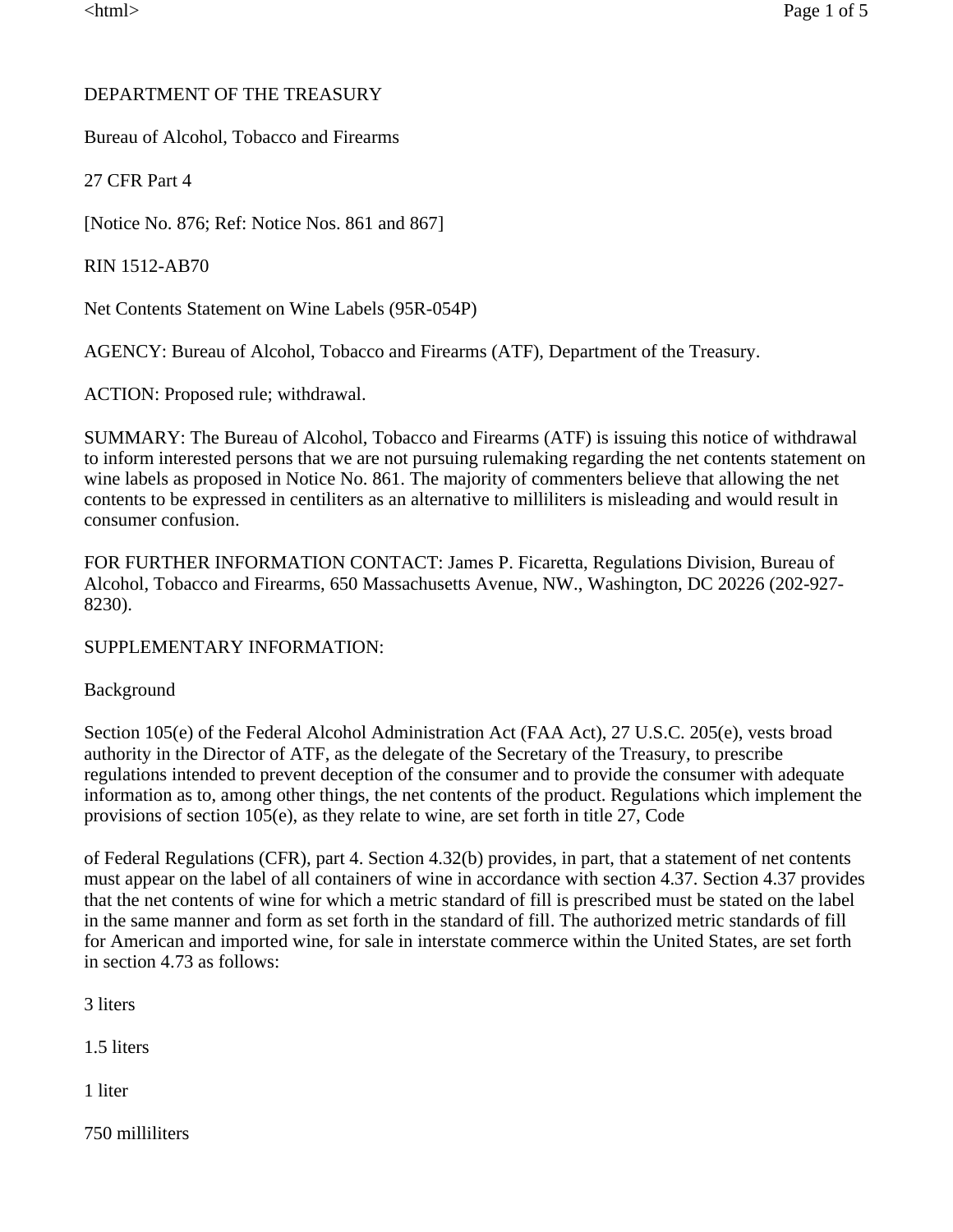- 500 milliliters
- 375 milliliters
- 187 milliliters
- 100 milliliters
- 50 milliliters

As provided in section 4.37(a), the net contents of wine for which no standard of fill is prescribed, e.g., sake, must be stated in liters and in decimal portions of a liter for quantities larger than one

liter, and in milliliters for quantities of less than one liter.

Pursuant to section 4.32(b)(2), if the net contents of the wine is an authorized standard of fill, e.g., 750 milliliters, the net contents statement may appear on any label affixed to the container. If the net contents is a standard of fill other than an authorized standard of fill, e.g., 720 milliliters, the net contents statement must appear on a label affixed to the front of the container. Since the regulations show "ml" as an abbreviation for milliliter (section 4.37(a)(2)), that abbreviation may be used in lieu of milliliter, where required.

Finally, section 4.37 provides that the net contents need not be stated on the label if it is legibly blown, etched, sandblasted, marked by underglaze coloring, or otherwise permanently marked by any method approved by the Director on the side, front, or back of the container in an unobscured location.

Notice No. 861

On May 15, 1998, we published a notice in the Federal Register soliciting comments from the public and industry on a proposal to amend the regulations to provide that the net contents statement for wine in containers of less than 1 liter may be expressed on the label in

centiliters (cl) as an alternative to milliliters (ml) (Notice No. 861, 63 FR 27017). The proposal was based on a petition we received from Banfi Vintners (Banfi) of Old Brookville, New York. Banfi had asked that the regulations be amended to provide that the net contents for wine bottled in a 750 milliliter (750 ml) standard of fill be expressed in centiliters, as "75 cl," as an alternative to "750 ml." The petitioner stated that 75 centiliters is a universally recognized measurement equivalent to 750 milliliters in the metric system. Furthermore, authorizing this alternative net contents statement on wine labels "would simplify current regulations and allow for an easier flow of wines among Europe, the world markets and the United States."

The comment period for Notice No. 861, initially scheduled to close on August 13, 1998, was subsequently extended until October 19, 1998 (Notice No. 867, September 18, 1998; 63 FR 49883).

## Analysis of Comments

We received 95 comments in response to Notice No. 861. Comments were submitted by consumers, industry members (representing domestic and foreign interests), various organizations and trade associations (e.g., the National Conference on Weights and Measures, the U.S. Metric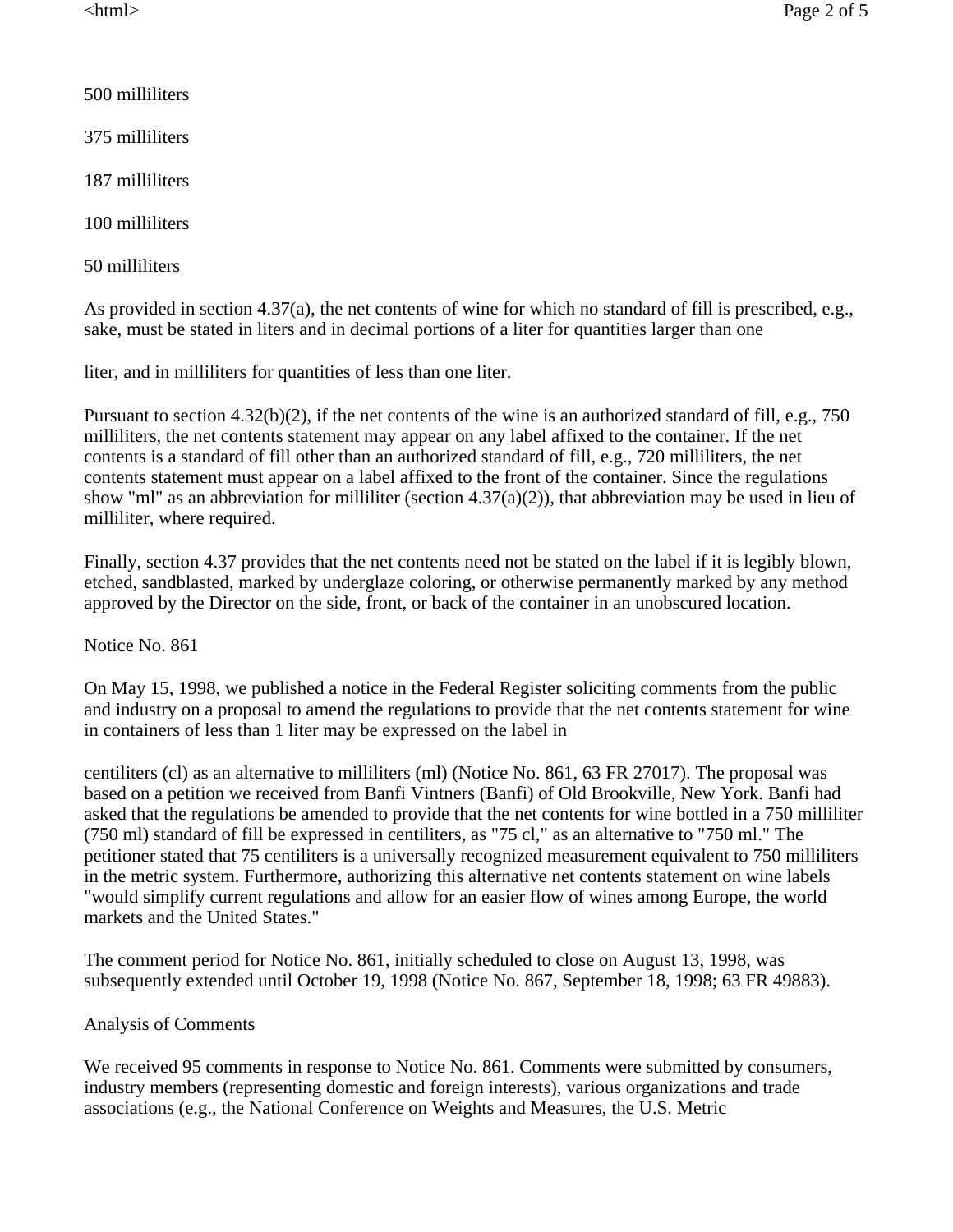Association, Inc., the Wine Institute, the National Association of Beverage Importers, and the Scotch Whisky Association), and one Federal agency (U.S. Department of Commerce--National Institute of Standards and Technology).

Of the 93 comments that addressed the proposed regulations, 82 objected to allowing the net contents for wine to be expressed in centiliters as an alternative to milliliters. The commenters contend that the American consumer is not yet fully oriented to the metric system and that the proposed regulations, if adopted, would result in consumer confusion. Furthermore, the current regulations provide consumers with one standard of common measurement for wine bottled in

containers of less than 1 liter, i.e., milliliters. The commenters believe that having the net contents expressed in milliliters and centiliters on bottles of the same size may lead consumers to assume

the containers do not hold the same amount of wine.

Other commenters expressed similar concerns with the proposed regulations. One commenter, the National Conference on Weights and Measures (NCWM), is a standards-development organization whose members include representatives from Federal, State, and local weights and

measures and other government agencies; businesses, trade and professional organizations; consumer and other interested groups. The NCWM stated the following:

The proposed changes are in direct conflict with the metric provisions of the 'Uniform Packaging and Labeling Regulation' adopted by the NCWM in 1993, the metric regulations adopted by the

Federal Trade Commission (1994), and metric labeling regulations proposed by the Food and Drug Administration for foods, drugs and cosmetics (1993). \* \* \* The labeling requirements for ackaged goods adopted by the NCWM, other Federal Agencies, and OIML limit quantity declarations on consumer products to either milliliters or liters to reduce the possibility of consumer confusion. The Committee urges ATF to withdraw its proposal to permit centiliters because its adoption would result in a proliferation of net quantity declarations that may mislead consumers \* \* \*

The NCWM explained that the OIML (Organization for Legal Metrology) is a worldwide, intergovernmental organization whose primary aim is to harmonize the regulations and metrological controls applied by its Member States, including the United States, Canada, and the European Union.

Other commenters shared the views of the NCWM, including the National Institute of Standards and Technology, a Federal agency within the Department of Commerce, and the U.S. Metric Association, Inc. The U.S. Metric Association was established in 1916 for the purpose of assisting the U.S. in adopting the metric system and providing guidance for metric system usage to industry, business, education, and consumers.

Eleven commenters supported the proposed regulations. One commenter, a national trade association representing importers of alcohol beverages, stated that "differences between labeling rules of U.S. and Europe can cause unnecessary expense to an importer without providing the consumer any added protection or information." This commenter also argued that the proposed regulations would provide producers with flexibility in labeling their products. In addition, the

commenter believed that the proposed regulations should apply to distilled spirits. Other commenters in favor of the proposal expressed similar concerns.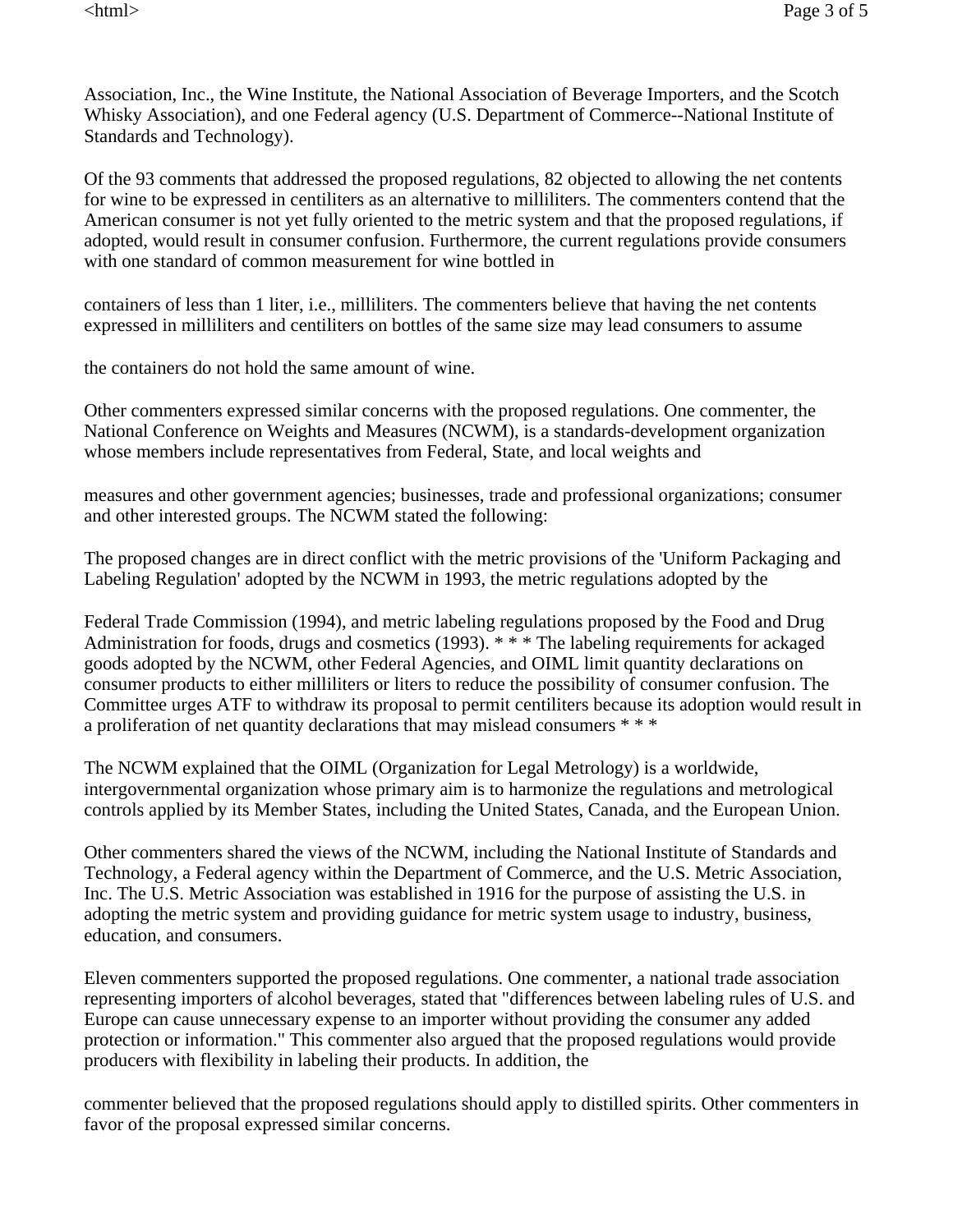## Decision

After careful consideration of the comments received, we have determined that an amendment of the regulations is not justified or warranted. In Notice No. 861 we stated that the metric standards of fill were first prescribed on December 31, 1974, pursuant to T.D. ATF-12, and became mandatory on January 1, 1979. In order to standardize the manner by which metric net contents were to be stated on the label and to avoid confusion among consumers, the final rule required metric net contents to be expressed in liters and decimal portions thereof for quantities larger than one liter and in milliliters for quantities less than one liter. Thus, as one commenter pointed out in the comments received in response to Notice No. 861, for more than 20 years the regulations have provided consumers "with the advantage of one simple standard of common measurement (milliliters) for wines in quantities less than one liter. The proposed regulation would remove that

advantage. Seeing different units of measurement (ml and cl) on wine bottles of the same size may lead the consumer to assume that there is some difference in the contents of these bottles, \* \* \*."

In addition, as discussed in Notice No. 861, our decision to express the net contents in milliliters for wine in containers of less than one liter was based, in part, on testimony presented at the

hearing which preceded T.D. ATF-12. In particular, the American National Metric Council recommended milliliter (ml) as the only submultiple of liter and emphasized that "[t]he important thing is to avoid the confusion of an excessive variety of submultiples, which may cause errors in communication. These other submultiples, \* \* \* would be a deciliter--dl, a centiliter--cl." This concern is still valid more than 20 years later. As the NCWM stated in their comment:

When the NCWM developed its metric labeling regulations it was the consensus of the organization and FTC and FDA that metric prefixes such as centi, deka, deci, hecto and others were

inappropriate for use on consumer packages.

It is clear from the comments received in response to Notice No. 861 that American consumers are not yet completely familiar with all units in the metric system. Based on the information contained in the comments, we believe that the proposed regulations, if adopted, would not be of any value to consumers and would result in confusion. Furthermore, we did not receive any comments from consumers in support of the regulations. We did, however, receive comments from

consumers expressing their objections to the proposed regulations.

Accordingly, for the reasons stated above, we are withdrawing Notice No. 861.

Drafting Information

The author of this document is James P. Ficaretta, Regulations Division, Bureau of Alcohol, Tobacco and Firearms.

Authority and Issuance

This document is issued under the authority in 27 U.S.C. 205.

Signed: April 29, 1999.